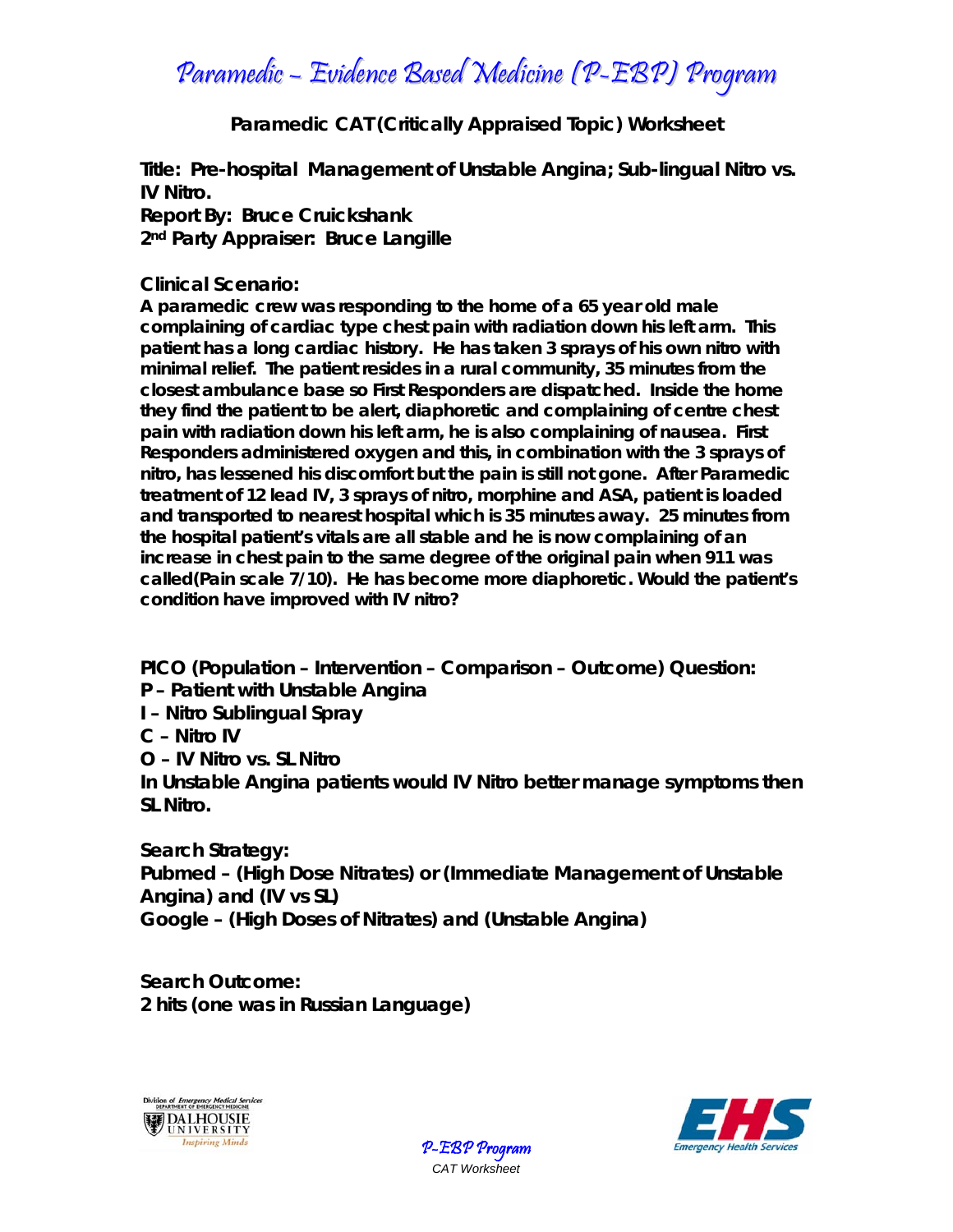# Paramedic – Evidence Based Medicine (P-EBP) Program

#### **Relevant Papers:**

| AUTHOR,<br><b>DATE</b> | POPULATION:<br>SAMPLE<br><b>CHARACTERISTICS</b>                                                                                                    | <b>DESIGN</b><br>(LOE)                                    | <b>OUTCOMES</b>                                                                                                                                                             | <b>RESULTS</b>                                                                                                                                                                                                                                                     | STRENGTHS/<br>WEAKNESSES                                                                                                                                                                                                                                                                                                                                                                                                                  |
|------------------------|----------------------------------------------------------------------------------------------------------------------------------------------------|-----------------------------------------------------------|-----------------------------------------------------------------------------------------------------------------------------------------------------------------------------|--------------------------------------------------------------------------------------------------------------------------------------------------------------------------------------------------------------------------------------------------------------------|-------------------------------------------------------------------------------------------------------------------------------------------------------------------------------------------------------------------------------------------------------------------------------------------------------------------------------------------------------------------------------------------------------------------------------------------|
| Dr.Cotter<br>(1997)    | 72 consecutive patients<br>with unstable angina<br>occompanied by ST on<br>EKG while being<br>delivered to the hospital<br>were randomly assigned. | Single Centre<br>Prospective<br>Trial(random)<br>(LOE II) | In IV treated<br>patients a<br>pronounced<br>therapeutic<br>affect was<br>experienced<br>assessed by<br>reduction in<br>chest pain.<br>They scored<br>67% vs 39%<br>for SL. | 72 Pre-hospital<br>patients enrolled<br>with the following<br>results:<br>Optimal blood<br>pressure achieved<br>68% in IV vs<br>41% in SL Pts.<br>Reduction in<br>chest pain 67%<br>IV vs 39% SL.<br>Decrease in ST<br>segment<br>depressions 57%<br>IV vs. 27% SL | Single Centre<br>Study with only<br>72 Patients in this<br>study.<br>Patients were<br>treated by a doctor<br>and a paramedic in<br>Ambulance.<br>Male/Female ratio<br>was equal.<br>Age range of<br>patients was equal.<br>Detailed<br>questionnaires<br>were completed on<br>each patient by the<br>paramedic and<br>doctor on the<br>ambulance.<br>Patients were<br>continuously<br>monitored during<br>treatment.<br>Non-blinded study |
|                        |                                                                                                                                                    |                                                           |                                                                                                                                                                             |                                                                                                                                                                                                                                                                    |                                                                                                                                                                                                                                                                                                                                                                                                                                           |
|                        |                                                                                                                                                    |                                                           |                                                                                                                                                                             |                                                                                                                                                                                                                                                                    |                                                                                                                                                                                                                                                                                                                                                                                                                                           |

#### **Comments:**

**This single report seems to provide strong evidence to support the use of IV Nitro for Pre-hospital Unstable Angina symptoms. IV Nitro is easier controlled and larger amounts have proven to be more effective with little risk to the patient.** 

#### **Consider:**

*Further study is necessary to determine if IV Nitro for Pre-hospital Unstable Angina Patients would be beneficial. The study is non-blinded and fails to examine clinically relevant outcomes such as morbidity or mortality relative to number of patients and attempts at IV Nitro vs SL Nitro.*





P-EBP Program *CAT Worksheet*